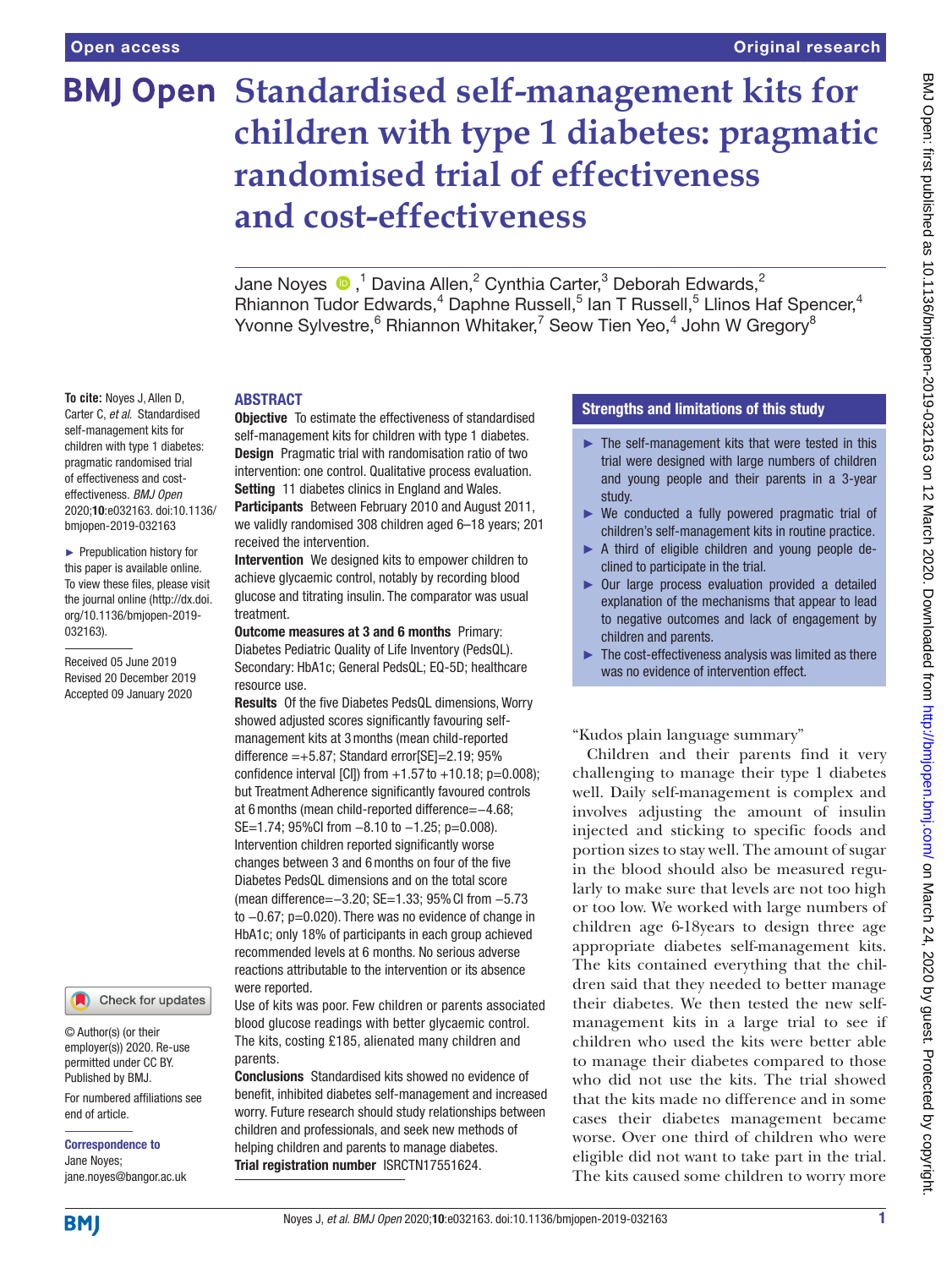#### Open access

and alienated both children and their parents. We asked children and their parents why they did not find the kits helpful. They told us that they did not like anything that reminded them that they had diabetes. Nor did they fully understand what good diabetes management involved or the risks associated with not managing their diabetes well. Children frequently reported that they did not like attending children's diabetes clinics or the authoritarian approach taken by diabetes professionals to their diabetes management. We concluded that there needs to be a fresh approach to the way that children's diabetes services are organised and managed. New ideas are needed about how best to design children's diabetes education.

#### **INTRODUCTION**

Managing diabetes at all ages costs the National Health Service (NHS) nearly £10billion a year; 80% of this is for managing avoidable complications.<sup>[1](#page-12-0)</sup> Learning to manage one's diabetes in childhood is important to prevent long-term and potentially life-threatening complications of poor glycaemic control. Diabetes care pathways $2^{-5}$ have been available for over a decade and the proportion of children in England and Wales who achieved the previous National Institute for Health and Care Excellence (NICE) target of an HbA1c level of ≤58mmol/mol has slowly increased from 14.5% in 2009 to 15.8% in 2013 and  $26.6\%$  in  $2015.^{6-8}$  In 2015, NICE further amended the target to  $\leq 48$  mmol/mol.<sup>9</sup> Schools vary considerably in the support given to children to manage their insulin administration, diet and participation in extracurricular activities and sports.<sup>10</sup>Achieving optimal glycaemic control is most difficult during transition from paediatric to adult services when young people become indepen-dent of parents and families.<sup>[11](#page-12-5)</sup>

Optimal diabetes self-management requires titration of insulin doses against blood glucose levels, dietary intake and planned physical activities.<sup>3 9</sup> This skill is essential for children to participate fully in school life and social activities outside school.<sup>10</sup>Models of children's diabetes care emphasise a family-centred approach with intensive education and support following diagnosis, with increasing responsibility for care transferred to the child over time. $67$  There has been no standardisation of diabetes self-management information given to children to use at home and school.

To prepare for the trial, research was undertaken in the current and a previous study with children, young people and parents to identify the types and formats of self-management information likely to inspire behaviour change in children and young people with diabetes. $12^{13}$ Our systematic review of educational and support interventions to improve diabetes self-management in schools revealed no effective interventions, but many barriers to self-management when children were away from their parents.<sup>[10](#page-12-4)</sup> Hence, the goal of this trial was to evaluate whether standardised age-appropriate self-management kits motivate children and their families to avoid

complications caused by uncontrolled blood sugar levels. Our primary aim was to assess whether the kits enabled children to manage their type 1 diabetes by titrating their insulin dose against regular blood glucose readings. Our secondary aim was to assess how children, their families and diabetes professionals perceived and used these kits.

The subsequent availability of published reports for five other contemporaneous trials of UK children's diabetes education interventions created a new opportunity to review all six trials and explore why none of these six interventions had any effect. In particular, since the orig-<br> $\frac{1}{2}$ inal report was published in the NIHR journals library, $\frac{1}{2}$ we have now reanalysed HbA1c, a secondary outcome measure in our trial so that results can be discussed in relation to five contemporaneous UK trials and other international studies. We have also undertaken a more detailed analysis of the subdomains of Diabetes Pediatric Quality of Life Inventory (PedsQL), the primary outcome measure of our trial, to better understand the benefits and harms of the intervention.

#### **METHODS**

#### Study design and participants

We conducted a pragmatic randomised trial, including economic and process evaluations, in NHS paediatric diabetes clinics in England and Wales.<sup>12-14</sup> The Medicines for Children Research Network (England) and the Children and Young People Research Network (Wales) recruited diabetes multidisciplinary teams in 11 NHS District General Hospitals.

#### Intervention

Children in the comparator group received treatment as usually provided in each of the 11 diabetes clinics.<sup>[14](#page-12-8)</sup> A record of 'usual care' was made in order to have a clear idea of the comparator with which EPIC was being compared. Children in the intervention group received a standardised but flexible self-management kit known as 'Evidence into Practice—Information Counts' (EPIC). Following extensive literature review, consultation and fieldwork, $^{10}$  12–14 EPIC kits comprised the following.

- ► Three age-specific (6–10 years, 11–15 or 16–18) diabetes self-management kits comprising booklets, magazines, leaflets, CDs and website links.
- ► Three corresponding diaries for those using insulin injections.<sup>\*</sup>
- One diary for children using insulin pumps.<sup>\*</sup>
- ► Sheets for recording carbohydrate intake.
- $\blacktriangleright$  Stickers (6–15 years) and marker pens (11–15 years) for children to personalise their folder.

\*Children could also use blood glucose recordings downloaded from their blood glucose monitors.

A detailed account of intervention development and the theoretical basis of the EPIC intervention is reported elsewhere.<sup>12</sup> In brief, we designed EPIC kits so that children and young people had relevant information to self-manage their diabetes (with support from parents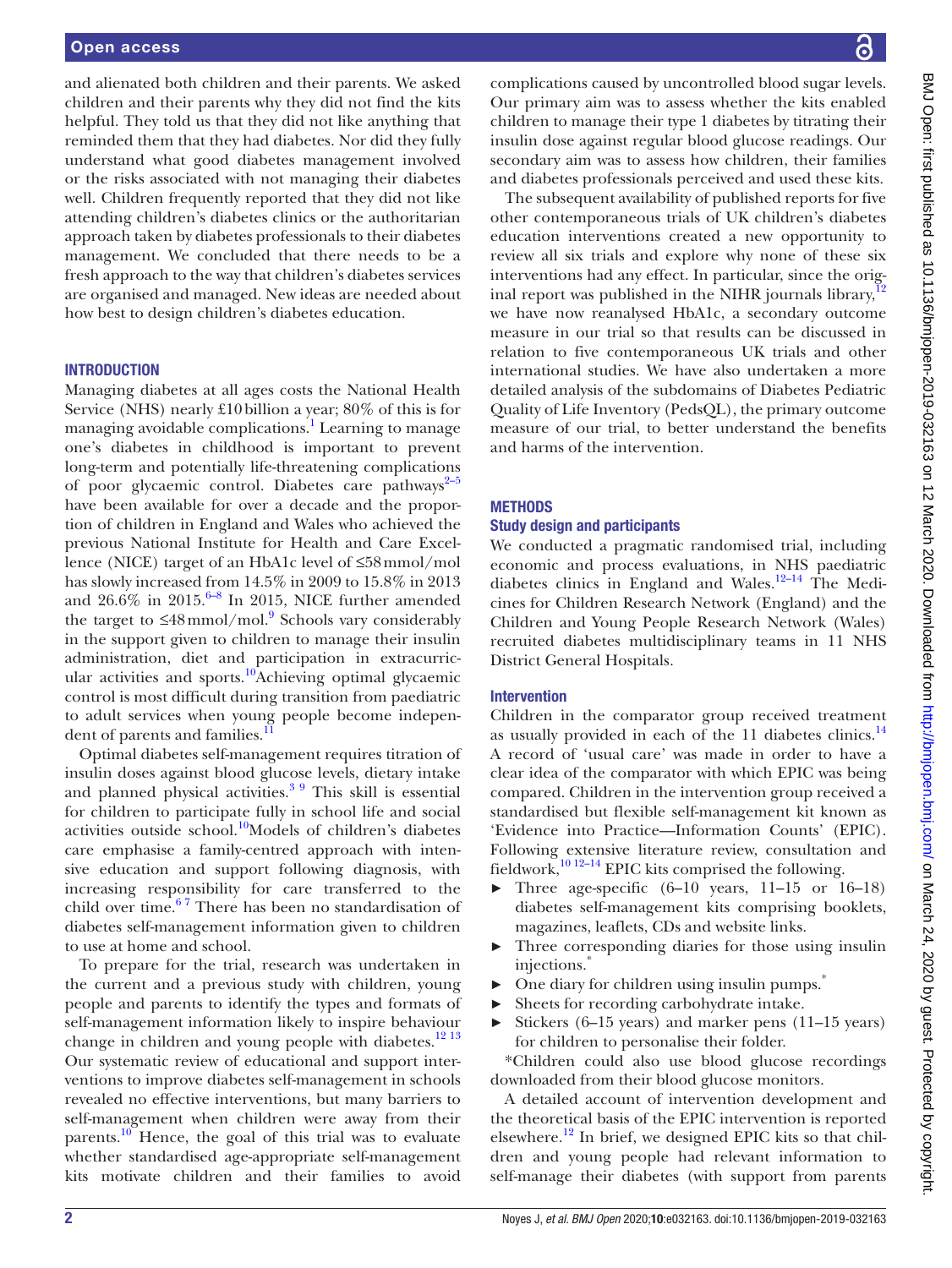for younger children) consistent with relevant clinical guidelines, $2-5$  incorporating age-appropriate preferences for information $^{13}$  and consistent with clinical practice in the UK NHS. Key features intended to appeal to children and engage them in EPIC kits included presentation to and ownership by the child; age-appropriate messages stressing 'top 10 tips' for self-management; the invitation 'take me with you wherever you go'; contextual questions about self-management and life-style; integration into routine encounters with the child's multidisciplinary team, especially the Paediatrician and the Paediatric Diabetes Specialist Nurse (PDSN); scope for professionals and parents to tailor EPIC kits to each child and review at subsequent appointments; and encouraging the child to record blood glucose and insulin titration every day to share with professionals. We invited diabetes team members to attend training in their hospital which described EPIC kits, introduced the manual and suggested how to engage each child, and how to integrate EPIC kits into routine care.

#### Random allocation

Between February 2010 and August 2011, we screened diabetes outpatient clinic lists in 11 hospitals for potentially eligible children between 6 and 18 years with type 1 diabetes. We excluded children with communication difficulties, needle phobia or other impairments judged inconsistent with the trial. We sent invitation letters and age-specific information sheets to families of eligible children. Research nurses independent of both clinical and research teams sought written informed consent to the trial from parents and children over 16 years, or assent from children under 16 years. Consenting parents and their children provided baseline data.

Research nurses then used a secure web-based dynamic randomisation system $15$  to allocate children at random between EPIC and treatment as usual, stratified by hospital, age, gender and whether 2years had elapsed since diagnosis; the allocation ratio was two intervention participants for every control. These nurses told children's clinical teams of these allocations so they could initiate EPIC at the next consultation. We followed these children for 6 months.

## **Masking**

Though it was neither desirable nor feasible to blind clinical staff or participants to treatment allocated, we sought to blind assessors. Analysis was undertaken by an independent trial support unit.

#### Outcome measures

The primary outcome was children's self-efficacy in coping with their diabetes, measured by child and (proxy) parent versions of the Diabetes Peds $QL^{16}$  6 months after randomisation, with interim scores at 3months. The Diabetes PedsQL comprises 33 items (32 for younger children) covering five domains—diabetes, treatment adherence, treatment barriers, communication and worry. The

resulting scores lie between 0 and 100 with higher scores indicating better coping.

Secondary outcomes comprised: HbA1c measured at routine quarterly clinics; health-related quality of life measured by child and (proxy) parent versions of the General  $PedsQL^{17}$  and health-related quality of life measured by the EuroQol 5 Dimension 3 level  $(EQ-5D-3L).$ <sup>18</sup> We used the youth version for children under 16 years, the adult version for those over 16 and parents' proxy scores for all children. Follow-up questionnaires, completed after 3 and 6months in clinic or by post, also sought data on episodes of diabetic ketoacidosis and health service use, especially hospital admissions for acute complications, recorded on a diabetes-specific version of the Client Service Receipt Inventory.<sup>19</sup> We checked health service use against children's hospital notes.

Children and parents also completed baseline questionnaires covering sociodemographic characteristics and the duration and self-management of their diabetes. Children received £10 vouchers for each questionnaire they completed at 3 or 6 months. Non-responders received both telephone and postal reminders after 2 and 4weeks.

We defined serious adverse events (SAEs) as adverse events that, in the judgement of the relevant site Principal Investigator, were lethal, life threatening, resulting in hospital admission, resulting in persistent or significant disability or incapacity, or otherwise medically significant. We defined serious adverse reactions (SARs) as SAEs that, in the judgement of the Clinical Principal Investigator (CPI) and research team, were definitely, probably or possibly related to the EPIC intervention or to treatment as usual.

## Sample size

To yield 80% power of detecting an effect size of 0.4 in the primary outcome of self-efficacy when using a twosided 5% significance level, we aimed to analyse 202 children, initially by recruiting 252 children—168 allocated to EPIC and 84 controls, thus allowing for losing  $20\%$  of participants to follow-up.<sup>2021</sup> As fewer participants than expected initially responded to questionnaires, we reviewed these calculations in consultation with the Data Monitoring Committee and increased the target to 337 to allow for losing 40% to follow-up. We also introduced monetary vouchers for completed questionnaires.

#### Statistical analyses

Analysis was by treatment allocated. We imputed missing quality of life data in accordance with published guidance for each measure.<sup>[22 23](#page-12-16)</sup> We used the fully conditional specification technique and five multiple imputations across time points to impute these data. $^{22}$  We compared differences between treatment groups using mixed models to undertake repeated-measures analysis of variance, adjusting for stratification variables and baseline values. We estimated parameters for three fixed factors—the time-points of 3 and 6months and treatment group. We modelled hospital as a random factor. We included the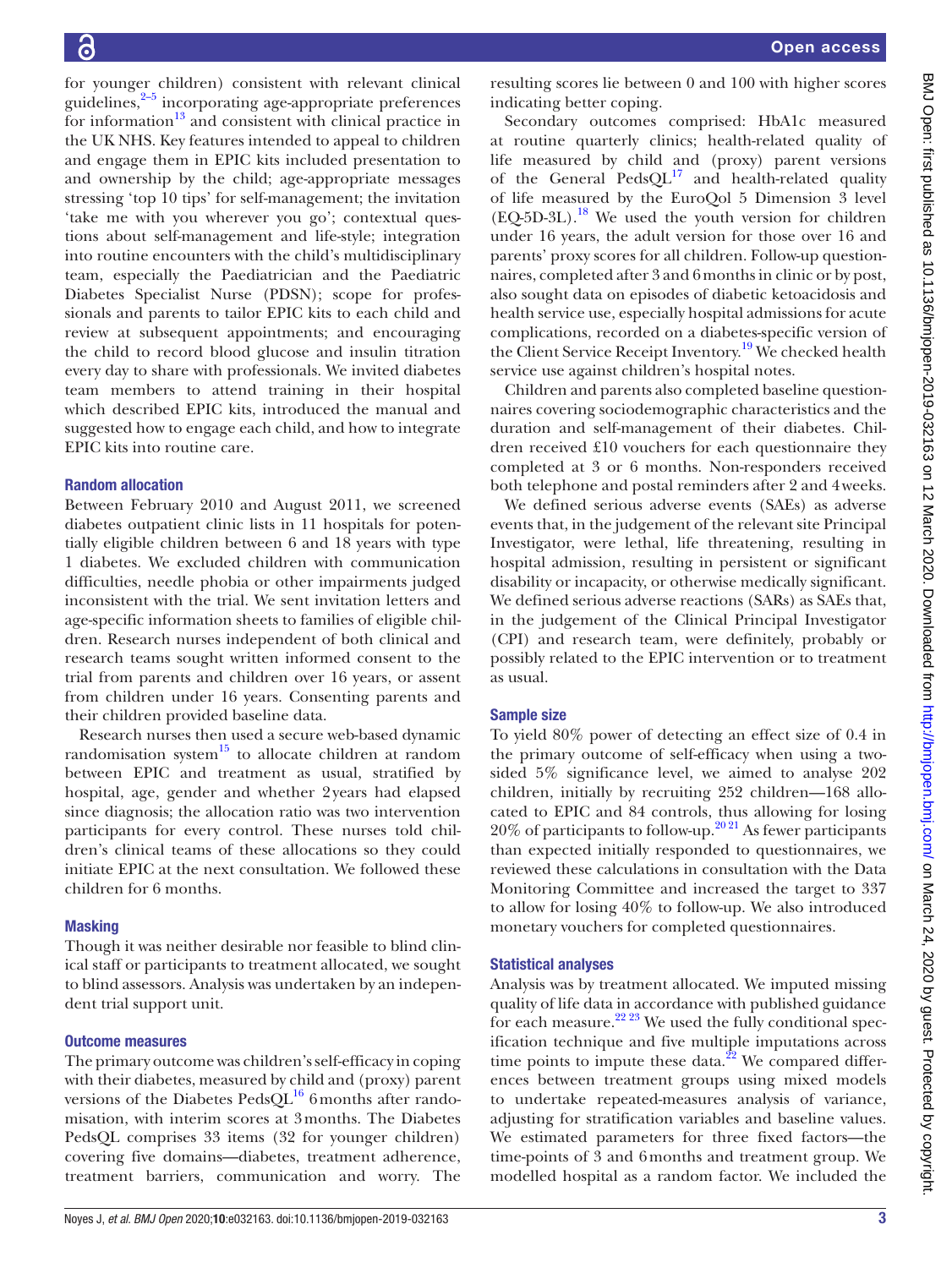

<span id="page-3-0"></span>

interaction between treatment group and time-point to test whether differences between treatment groups varied between time-points. These analyses modelled diabetes self-efficacy (Diabetes PedsQL), quality of life (General PedsQL) and health utility (EQ-5D), both to study change in individuals, and in cohort analysis to compare change in group means.

# Economic analysis

We costed the age-specific EPIC kits by recording quantities and costs of materials used to produce them, and estimating the mean additional time taken by PDSNs. We collected retrospective data on children's use of primary and secondary healthcare services over the previous 3months. We applied national unit costs in 2010–2011 pounds sterling  $(\text{\pounds})$  to these services.<sup>24 25</sup> As we followed participants for only 6months, we did not discount costs or effects.<sup>[26](#page-12-18)</sup> We undertook cost-consequence analysis from an NHS perspective and tested the sensitivity of findings to the substitution of consultants for nurses in presenting the EPIC kits.

## Process evaluation

After the trial, we recruited a second sample for semistructured recorded interviews in depth. The process

evaluation was conducted up to December 2013. We used purposive sampling to generate maximum variation in the ages, genders, times since diagnosis and types of insulin transfer (injection or pump) of 41 children allocated to EPIC, and 19 comparator children. We also interviewed 66 parents and family members of these children. These interviews explored: views and experiences of both EPIC kits and treatment as usual; how participants managed self-care at home and in school and other social contexts; and children's interactions with diabetes teams. Before the trial, we interviewed professionals in each of the 11 hospitals about their previous practice; after the trial, we surveyed them by post about how they had implemented EPIC. We recorded interviews, transcribed them verbatim and analysed them using the thematic framework approach. $27$  We mapped the resulting themes onto the underlying theory and developed higher level themes and understanding in depth.

As part of the process evaluation, we also undertook a discourse analysis of a purposive sample of children's diabetes resources used in the UK NHS.<sup>28</sup> Discourse analysis is a way of identifying and analysing the assumptions made by information sources about their relationships with their readership, assumptions that had shaped the messages of the selected resources, some of which had appeared in the intervention pack and may also have been available to comparator children.

# Patient and public involvement

Children, parents and public representatives were actively involved in an extensive 3-year prior study, as well as the current study to develop the educational intervention.<sup>[12](#page-12-7)</sup> A core set of diabetes education materials were codesigned by children with type 1 diabetes of various ages. Children and parents were represented in the trial advisory group. All participants received a child-centred copy of the findings.

# **RESULTS**

Figures [1 and 2](#page-3-0) show the flow of participants through the study. We screened 1105 children identified as potentially eligible from the clinic lists of 11 participating hospitals: 146 (13.2%) were not eligible by the trial criteria, 335 (30.3%) declined to participate after receiving letters of invitation and trial information sheets, 287 (26.0%) were missed in clinic or did not join the trial for other reasons. Hence, we randomised 337 children.

# Response rates

Two protocol violations affected 29 children. More importantly, 21 intervention and seven comparator children did not complete baseline questionnaires before receiving treatment within the trial, most because one centre allowed them to take questionnaires home for return by post. The other violation randomised the same child twice following a change of web servers at another site. Fortunately, sensitivity analysis including these 29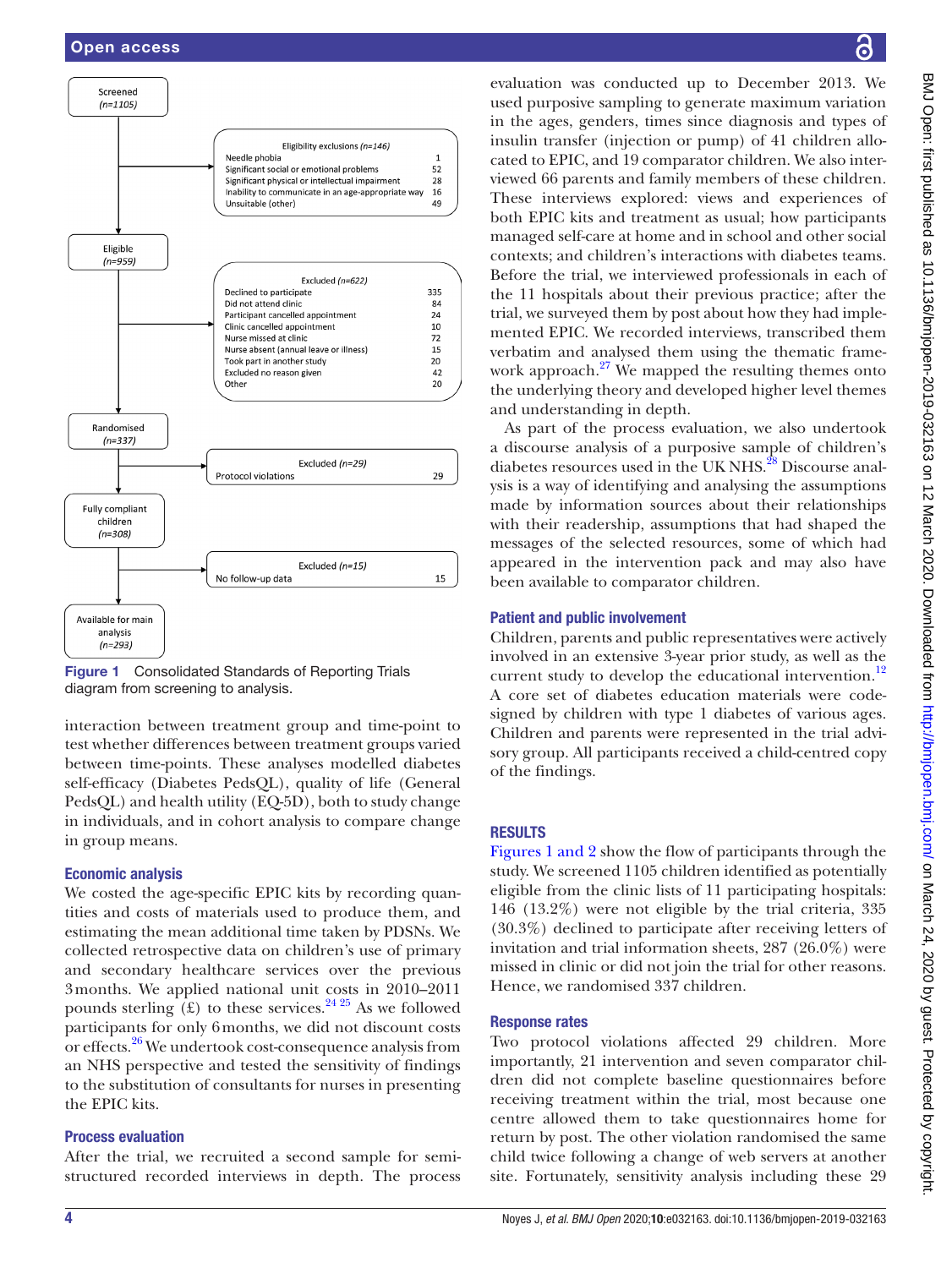

<span id="page-4-0"></span>Figure 2 Consolidated Standards of Reporting Trials diagram, showing missing data from screening to analysis. EPIC, Evidence into Practice—Information Counts.

children showed essentially the same results.<sup>[15](#page-12-10)</sup> [Figure](#page-4-0) 2 shows that, of the 308 fully compliant children, 256 (84%) returned questionnaires at 3 months, 266 (86%) did so at 6 months and imputation enabled us to analyse 293 (95%). Thus, the incentive of shopping vouchers achieved much higher response rates than our targets. Hence, the trial was better powered than planned.

## Baseline characteristics

[Table](#page-5-0) 1 shows characteristics of the 293 analysable participants at baseline.

# Primary outcome

Tables [2 and 3](#page-6-0) show that, of the five dimensions of the Diabetes PedsQL, only Worry showed adjusted scores significantly favouring self-management kits at 3months: the mean child-reported difference was +5.87 with SE of 2.19, generating statistical significance level (p) of 0.8% and a 95% CI from +1.57to +10.18. At 6months, however, only Treatment Adherence achieved significance—in favour of treatment as usual: the mean childreported difference was –4.68 with SE of 1.74, generating another p of 0.8% and 95%CI from –8.10 to –1.25. Even worse, intervention children reported significant adverse changes between 3 and 6months on four of the five Diabetes PedsQL dimensions and thus on the total score: the mean child-reported difference was –3.20 with statistical significance level of 2.0% and 95%CI from –5.73 to –0.67.

# Secondary outcomes

Moreover, there was no evidence of change in HbA1c. Participants started the trial with a mean baseline HbA1c of 72mmol/mol. Whether adjusted by baseline scores and stratification variables or not, this mean remained virtually

unchanged during the follow-up period: after 3months self-managing children had reduced their adjusted HbA1c by only –0.63mmol/mol relative to comparator children (p=0.64;  $95\%$  CI from  $-3.31$  to  $+2.04$ ); after 6 months the reduction was only  $-0.19$  mmol/mol (p=0.90;  $95\%$  CI from  $-3.07$  to  $+2.70$ ). At baseline, only 16% of children across both treatment groups had achieved HbA1c levels ≤58mmol/mol, and at 6months only 18%, thereby matching the national average in  $2012/13$ .

Tables [2 and 3](#page-6-0) also show that the only statistically significant difference between groups in General PedsQL or EQ-5D-3L was that self-managing children reported that their School Functioning after 6months was worse by  $-5.79$  on average (p<0.001; 95% CI from  $-9.21$  to  $-2.36$ ). Those intervention children also reported significant adverse changes between 3 and 6months on two of the four Diabetes PedsQL dimensions and thus on the total score: the mean child-reported difference was –5.78  $(p=0.002; 95\% \text{ CI from } -9.39 \text{ to } -2.17).$ 

However, the parent-reported PedsQL scores showed a different pattern from the child-reported scores: no delayed negative effects were apparent; instead, comparator children were significantly better after 3months in Diabetes Symptoms by –2.93 (p=0.036; 95%CI from –5.68 to  $-0.19$ ; and in Treatment Adherence by  $-3.86$  (p=0.026; 95%CI from –7.25 to –0.47).

## Adverse events

Participating clinicians reported 31 SAEs to the trial team—22 in the intervention group and nine in the comparator group, yielding a relative risk of 1.33 (p=0.45; 95%CI from 0.63 to 2.77). The CPI, and the Chairs of the Data Monitoring and Ethics Committee and the Trial Steering Committee, reviewed and confirmed these SAEs. The CPI and research team judged that four SAEs from the intervention group and two from the Control Group were SARs possibly related to the EPIC intervention or to treatment as usual, yielding a relative risk of 1.08 (p=0.92; 95%CI from 0.20 to 5.82).

## Sensitivity analyses

Our sensitivity analysis confirmed that participants with incomplete outcomes (withdrawals or those lost to follow-up) did not change the findings of this trial.

# Posthoc analysis

Given the shortage of treatment effects and the varying size of the three age subgroups, we undertook posthoc analysis to see if there was any evidence of an effect within individual age groups bands. We found no evidence of differences in outcomes by age group.

# Cost consequences

We based economic analysis on 233 (80%) of the 293 children in the effectiveness analysis. We excluded 60 (20%) children with incomplete data on costs and service use because we could not be sure that these were missing at random. The mean total intervention unit cost of producing and administering intervention kits was £185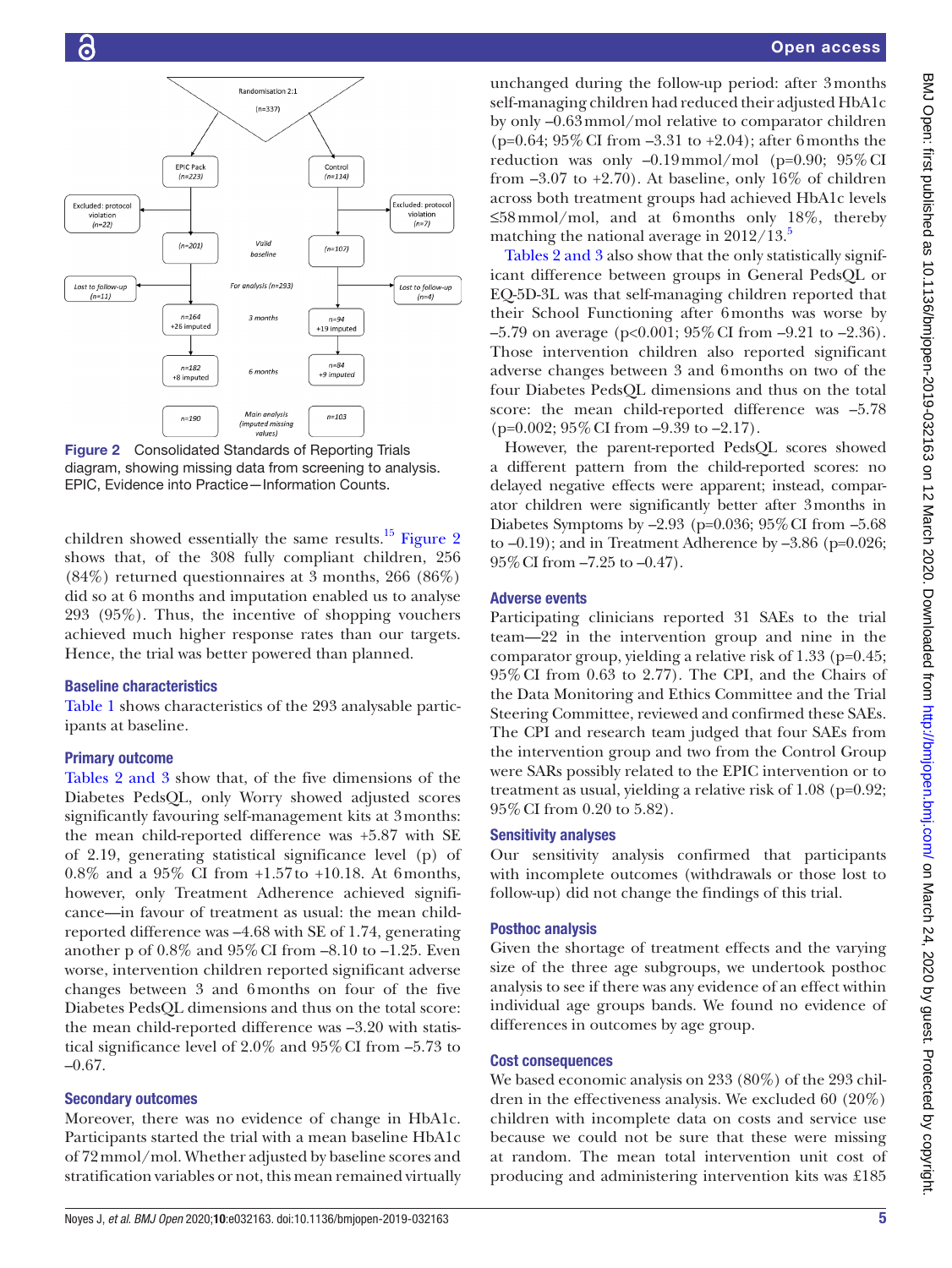<span id="page-5-0"></span>

| Table 1                                              | Characteristics of participants at baseline by allocated group |                      |                           |
|------------------------------------------------------|----------------------------------------------------------------|----------------------|---------------------------|
|                                                      |                                                                | <b>EPIC kit</b>      | <b>Treatment as usual</b> |
| N (row $%$ )                                         |                                                                | 190 (65%)            | 103 (35%)                 |
| Demographic characteristics (n (%) unless specified) |                                                                |                      |                           |
| Gender                                               | Male                                                           | 85 (45)              | 49 (48)                   |
|                                                      | Female                                                         | 105 (55)             | 54 (52)                   |
| Age in years                                         | Range                                                          | $6.3 - 18.9$         | $6.4 - 18.4$              |
|                                                      | Mean (SD)                                                      | 12.4(3.0)            | 12.7(3.2)                 |
| Ethnicity                                            | <b>White British</b>                                           | 179 (94)             | 101 (98)                  |
|                                                      | Other                                                          | 11(6)                | 2(2)                      |
| <b>Education and</b>                                 | Secondary school                                               | 13(42)               | 7(33)                     |
| employment                                           | Further education college                                      | 13(42)               | 12(57)                    |
|                                                      | Other                                                          | 5(16)                | 1(5)                      |
|                                                      | Age <16 so not asked                                           | 159                  | 86                        |
| Living situation                                     | Owner occupied house/flat                                      | 156 (82)             | 86 (83)                   |
|                                                      | Privately rented house/flat                                    | 20(11)               | 6(6)                      |
|                                                      | Housing assoc./local authority                                 | 14(7)                | 11(11)                    |
| Years since diagnosis                                | Range                                                          | $0.8 - 16.7$         | $1.2 - 15.7$              |
|                                                      | Mean (SD)                                                      | 7.4(3.8)             | 8.0(3.9)                  |
| Type of insulin                                      | Injections                                                     | 167 (88)             | 87 (84)                   |
| Administration                                       | Pump                                                           | 23(12)               | 16 (16)                   |
| Insulin regimen                                      | Once a day                                                     | 2(1)                 | $\overline{\phantom{0}}$  |
|                                                      | 2 times a day                                                  | 41 (25)              | 19 (22)                   |
|                                                      | 3 times a day                                                  | 14(8)                | 10(11)                    |
|                                                      | 4 times a day                                                  | 95(57)               | 45 (52)                   |
|                                                      | Other (at least 5 times a day)                                 | 15(9)                | 13(15)                    |
| Blood glucose tests                                  | None                                                           | 1(1)                 | 1(1)                      |
|                                                      | Once a day                                                     | 4(2)                 | 1(1)                      |
|                                                      | 2 times a day                                                  | 7(4)                 | 5(5)                      |
|                                                      | 3 times a day                                                  | 31(16)               | 16 (16)                   |
|                                                      | 4 times a day                                                  | 89 (47)              | 50 (49)                   |
|                                                      | Other (at least 5 times a day)                                 | 57 (30)              | 29 (28)                   |
|                                                      | <b>Missing</b>                                                 | 1                    | 1                         |
| HbA1c (%) (mmol/mol) 1                               | Range                                                          | 5.9-14.0; 41.0-129.5 | 6.0-13.7; 42.1-126.2      |
|                                                      | Mean                                                           | 8.77/72.3            | 8.59/70.4                 |
| QoL baseline measures at trial entry                 |                                                                |                      |                           |
| Child self-report                                    | PedsQL: diabetes module (total scale score 100)                | 73.63 (14.68)        | 73.29 (12.17)             |
|                                                      | PedsQL: generic module (total scale score 100)                 | 83.70 (12.36)        | 81.78 (12.63)             |
|                                                      | EQ-5D utility score (total scale score 1)                      | 0.9012(0.1501)       | 0.8976(0.1537)            |
|                                                      | EQ-5D VAS (total scale score 100)                              | 83.22 (16.98)        | 77.86 (18.89)             |
| Parent proxy                                         | PedsQL: diabetes module (total scale score 100)                | 65.82 (15.35)        | 65.65 (14.02)             |
|                                                      | PedsQL: generic module (total scale score 100)                 | 77.86 (14.66)        | 77.78 (14.43)             |
|                                                      | EQ-5D utility score (total scale score 1)                      | 0.8499(0.1733)       | 0.8231(0.1800)            |
|                                                      | EQ-5D VAS (total scale score100)                               | 83.02 (16.40)        | 79.96 (19.11)             |

EPIC, Evidence into Practice—Information Counts; QoL, quality of life; VAS, Visual analogue scale .

([table](#page-9-0) 4A). The mean total cost (NHS costs including intervention kit and administration costs) was £136 (bootstrapped 95%CI: -£52 to £296) higher for the intervention

group than for the comparator group, but this difference was not statistically significant [\(table](#page-10-0) 4B). We undertook bootstrapping with 1000 replicates to estimate a 95% CI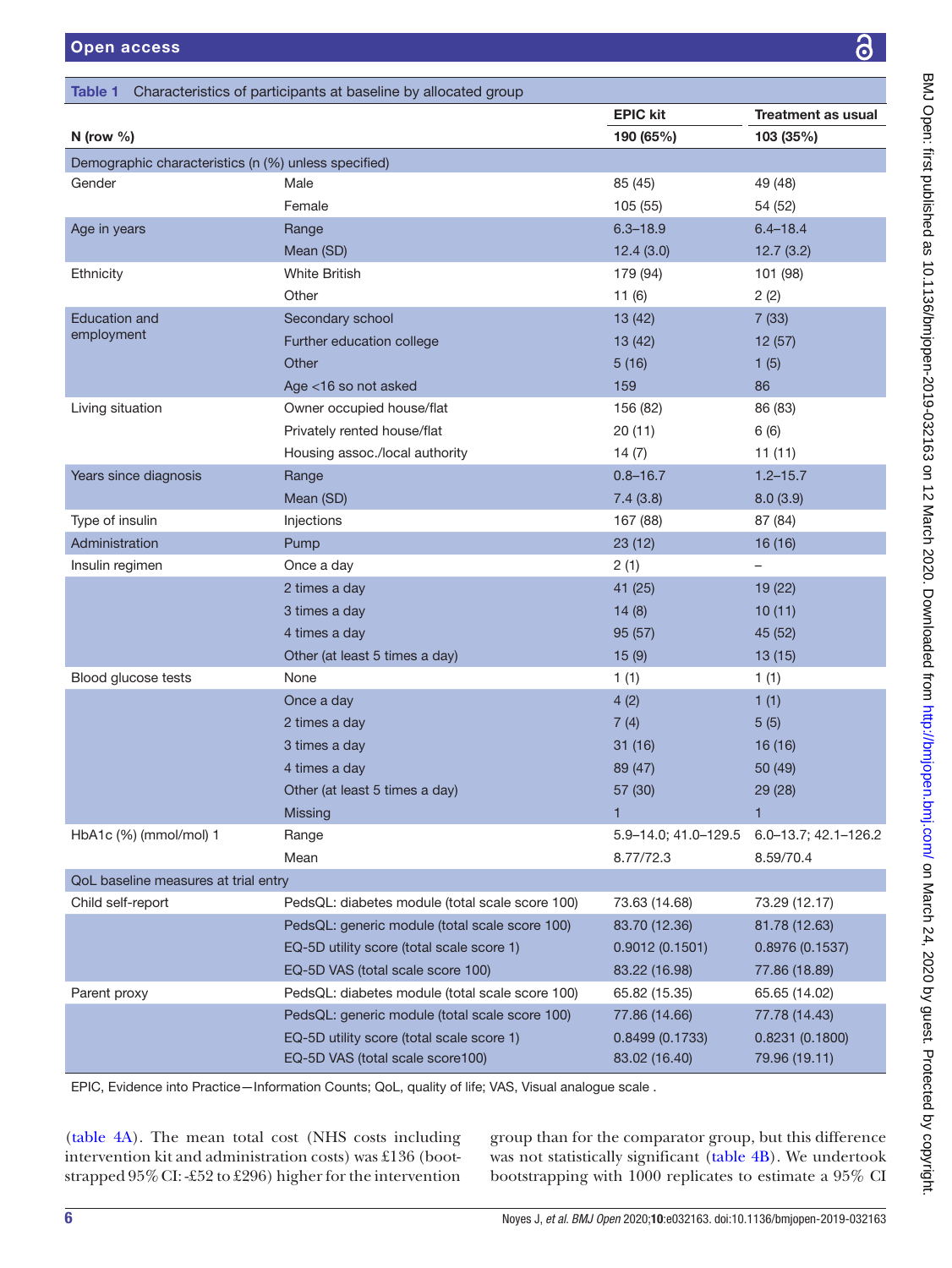6

Open access

<span id="page-6-0"></span>

| Mixed models adjusted by stratification variables and baseline values by treatment allocated<br>Table 2 |                                           |            |             |           |                    |                                   |          |         |  |
|---------------------------------------------------------------------------------------------------------|-------------------------------------------|------------|-------------|-----------|--------------------|-----------------------------------|----------|---------|--|
|                                                                                                         | Difference (Epic kit -treatment as usual) |            |             |           |                    | Covariates/cofactors sig. at 5%   |          |         |  |
| <b>Outcome variable</b>                                                                                 | F(1,290)                                  | P<br>value | <b>Mean</b> | <b>SE</b> | 95% CI             |                                   | F(1,290) | P value |  |
| <b>Child self-report</b>                                                                                |                                           |            |             |           |                    |                                   |          |         |  |
| PedsQL: general                                                                                         |                                           |            |             |           |                    |                                   |          |         |  |
| <b>Total score</b>                                                                                      | 0.76                                      | 0.384      | $-0.96$     | 1.10      | $-3.13$ to 1.21    | <b>Baseline</b>                   | 275      | < 0.001 |  |
|                                                                                                         |                                           |            |             |           |                    | Time-point                        | 4.36     | 0.038   |  |
|                                                                                                         |                                           |            |             |           |                    | Treatment group by<br>time-point  | 5.13     | 0.024   |  |
| Physical functioning                                                                                    | 0.00                                      | 0.974      | 0.04        | 1.32      | $-2.56$ to 2.65    | <b>Baseline</b>                   | 103      | < 0.001 |  |
|                                                                                                         |                                           |            |             |           |                    | Time-point                        | 5.38     | 0.021   |  |
|                                                                                                         |                                           |            |             |           |                    | Treatment group by<br>time-point  | 8.14     | 0.005   |  |
| <b>Emotional functioning</b>                                                                            | 0.08                                      | 0.780      | $-0.51$     | 1.83      | $-4.12$ to 3.09    | <b>Baseline</b>                   | 184      | < 0.001 |  |
| Social functioning                                                                                      | 0.00                                      | 0.971      | $-0.05$     | 1.46      | $-2.92$ to 2.81    | <b>Baseline</b>                   | 181      | < 0.001 |  |
| School functioning                                                                                      | 4.26                                      | 0.040      | $-2.90$     | 1.40      | $-5.66$ to $-0.14$ | <b>Baseline</b>                   | 271      | < 0.001 |  |
|                                                                                                         |                                           |            |             |           |                    | Treatment group by<br>time-point  | 9.59     | 0.002   |  |
| PedsQL: diabetes                                                                                        |                                           |            |             |           |                    |                                   |          |         |  |
| <b>Total score</b>                                                                                      | 0.07                                      | 0.798      | $-0.32$     | 1.26      | $-2.80$ to 2.16    | <b>Baseline</b>                   | 183      | < 0.001 |  |
|                                                                                                         |                                           |            |             |           |                    | Treatment group by<br>time-point  | 5.44     | 0.020   |  |
| Diabetes symptoms                                                                                       | 0.00                                      | 0.955      | $-0.09$     | 1.55      | –3.14 to 2.96      | <b>Baseline</b>                   | 170      | < 0.001 |  |
| <b>Treatment barriers</b>                                                                               | 0.02                                      | 0.876      | $-0.27$     | 1.71      | $-3.64$ to $3.10$  | <b>Baseline</b>                   | 174      | < 0.001 |  |
|                                                                                                         |                                           |            |             |           |                    | Treatment group by<br>time-point  | 4.19     | 0.042   |  |
| <b>Treatment adherence</b>                                                                              | 2.60                                      | 0.108      | $-2.38$     | 1.47      | $-5.28$ to 0.52    | <b>Baseline</b>                   | 78       | < 0.001 |  |
|                                                                                                         |                                           |            |             |           |                    | Treatment group by<br>time-point  | 6.87     | 0.009   |  |
| Worry                                                                                                   | 2.76                                      | 0.098      | 3.23        | 1.94      | $-0.60$ to $7.05$  | <b>Baseline</b>                   | 176      | < 0.001 |  |
|                                                                                                         |                                           |            |             |           |                    | Treatment group by<br>time-point  | 4.88     | 0.028   |  |
| Communication                                                                                           | 0.13                                      | 0.720      | 0.69        | 1.93      | $-3.10$ to $4.48$  | <b>Baseline</b>                   | 107      | < 0.001 |  |
|                                                                                                         |                                           |            |             |           |                    | Treatment group by<br>time-point  | 7.17     | 0.008   |  |
| $EQ-5D$                                                                                                 | 0.00                                      | 0.960      | 0.001       | 0.018     | $-0.034$ to $.036$ | <b>Baseline</b>                   | 115      | < 0.001 |  |
|                                                                                                         |                                           |            |             |           |                    | Gender                            | 6.12     | 0.014   |  |
|                                                                                                         |                                           |            |             |           |                    | Length of time since<br>diagnosis | 6.82     | 0.009   |  |
| EQ-5D: VAS                                                                                              | 0.42                                      | 0.520      | 1.10        | 1.70      | $-2.26$ to 4.45    | <b>Baseline</b>                   | 125      | < 0.001 |  |
|                                                                                                         |                                           |            |             |           |                    | Age                               | 4.05     | 0.045   |  |
| <b>Parent proxy</b>                                                                                     |                                           |            |             |           |                    |                                   |          |         |  |
| PedsQL: general                                                                                         |                                           |            |             |           |                    |                                   |          |         |  |
| Total score                                                                                             | 0.66                                      | 0.417      | 0.94        | 1.15      | $-1.33$ to 3.20    | <b>Baseline</b>                   | 264      | < 0.001 |  |
| Physical functioning                                                                                    | 2.61                                      | 0.107      | 2.22        | 1.38      | $-0.48$ to 4.93    | <b>Baseline</b>                   | 94       | < 0.001 |  |
| <b>Emotional functioning</b>                                                                            | 0.06                                      | 0.799      | $-0.48$     | 1.86      | $-4.15$ to 3.20    | <b>Baseline</b>                   | 143      | < 0.001 |  |
| Social functioning                                                                                      | 0.25                                      | 0.620      | 0.72        | 1.45      | $-2.13$ to 3.57    | <b>Baseline</b>                   | 292      | < 0.001 |  |
|                                                                                                         |                                           |            |             |           |                    | Age                               | 5.28     | 0.022   |  |

Continued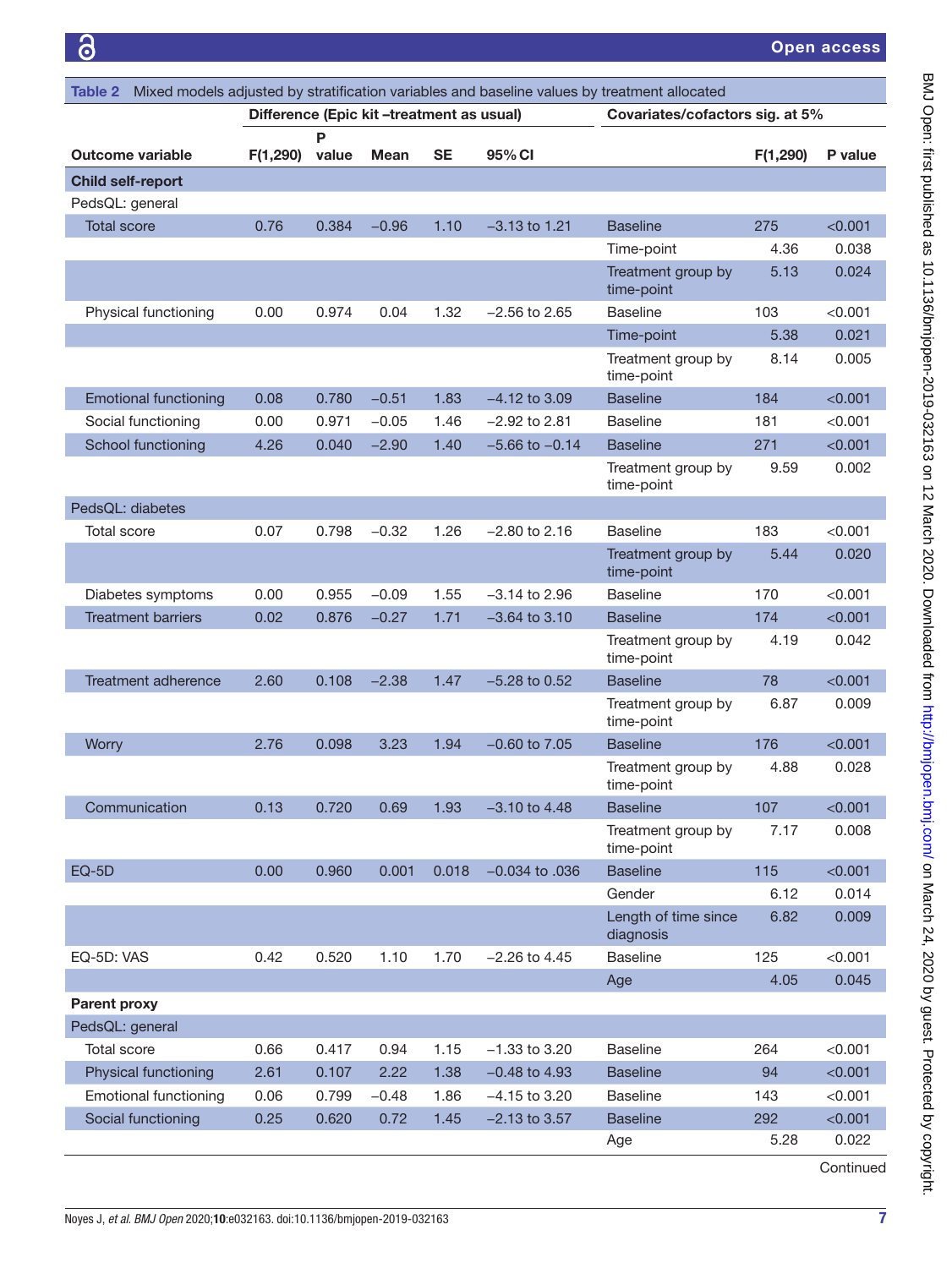| Table 2<br>Continued                                                                               |          |       |                                           |           |                                 |                 |          |         |
|----------------------------------------------------------------------------------------------------|----------|-------|-------------------------------------------|-----------|---------------------------------|-----------------|----------|---------|
|                                                                                                    |          |       | Difference (Epic kit -treatment as usual) |           | Covariates/cofactors sig. at 5% |                 |          |         |
|                                                                                                    |          | P     |                                           |           |                                 |                 |          |         |
| <b>Outcome variable</b>                                                                            | F(1,290) | value | <b>Mean</b>                               | <b>SE</b> | 95% CI                          |                 | F(1,290) | P value |
| School functioning                                                                                 | 0.463    | 0.497 | 0.97                                      | 1.42      | $-1.84$ to 3.77                 | <b>Baseline</b> | 316      | < 0.001 |
|                                                                                                    |          |       |                                           |           |                                 | Time point      | 6.81     | 0.010   |
| PedsQL: diabetes                                                                                   |          |       |                                           |           |                                 |                 |          |         |
| <b>Total score</b>                                                                                 | 2.36     | 0.125 | $-1.68$                                   | 1.09      | $-3.82$ to 0.47                 | <b>Baseline</b> | 412      | < 0.001 |
| Diabetes symptoms                                                                                  | 1.44     | 0.232 | $-1.55$                                   | 1.29      | $-4.09$ to 1.00                 | <b>Baseline</b> | 390      | < 0.001 |
| <b>Treatment barriers</b>                                                                          | 0.57     | 0.452 | $-1.20$                                   | 1.60      | $-4.36$ to 1.95                 | <b>Baseline</b> | 270      | < 0.001 |
|                                                                                                    |          |       |                                           |           |                                 | Age             | 5.67     | 0.018   |
| Treatment adherence                                                                                | 6.15     | 0.014 | $-3.48$                                   | 1.40      | $-6.23$ to $-0.72$              | <b>Baseline</b> | 218      | < 0.001 |
| <b>Worry</b>                                                                                       | 0.15     | 0.697 | $-0.77$                                   | 1.98      | $-4.66$ to 3.12                 | <b>Baseline</b> | 200      | < 0.001 |
|                                                                                                    |          |       |                                           |           |                                 | Time-point      | 9.49     | 0.002   |
| Communication                                                                                      | 0.11     | 0.742 | 0.67                                      | 2.04      | $-3.34$ to 4.69                 | <b>Baseline</b> | 171      | < 0.001 |
| $EQ-5D$                                                                                            | 1.82     | 0.178 | $-0.025$                                  | 0.019     | $-0.062$ to 0.012               | <b>Baseline</b> | 71       | < 0.001 |
| EQ-5D: VAS                                                                                         | 0.76     | 0.385 | $-1.34$                                   | 1.54      | $-4.38$ to 1.69                 | <b>Baseline</b> | 171      | < 0.001 |
|                                                                                                    |          |       |                                           |           |                                 | Gender          | 5.22     | 0.023   |
| HbA1c                                                                                              |          |       |                                           |           |                                 |                 |          |         |
| mmol/mol                                                                                           | 0.11     | 0.740 | $-0.40$                                   | 1.22      | $-2.80$ to 1.99                 | <b>Baseline</b> | 330      | < 0.001 |
| $FPIO$ , $F/I$ , and the $D$ , and a state of the $O$ , and $MLO$ , $M$ , and a state of the state |          |       |                                           |           |                                 |                 |          |         |

EPIC, Evidence into Practice—Information Counts; VAS, Visual analogue scale.

around this mean difference in costs and consequences between groups. For consequences, there were no significant mean differences for any outcome. Sensitivity analysis postulating that consultants instead of PDSNs see children in clinic but for the same 13.2min, increased the mean difference in total costs of service use between groups from £136 to £182 (bootstrapped 95% CI: -£9 to £339), but this difference was still not statistically significant.

# Process evaluation

We present key findings from the process evaluation $12$  to illustrate the wider context within which children were initially excited but thereafter did not engage as intended with diabetes self-management generally or use the standardised kits specifically. We offer an explanation as to how the context was created for this mechanism to occur.

# Normalisation in children's self-management and relationships with professionals

After initial excitement, most children said that they did not use the EPIC kits as intended; a few rejected them completely and put them out of sight, for example in the loft. Analysis of the words, messages and images in children's self-management information found that they generally presented rules to manage diabetes supported by images of being 'normal' like other children if they followed those rules and did what professionals said. The process evaluation showed that these authoritarian normalisation messages did not always resonate with children, especially teenagers, as they

did not feel normal because their life was frequently defined by diabetes, which they disliked. The presence of the EPIC kits and the messages they contained caused increasing levels of worry and anxiety. So they tried to hide diabetes by not making 'self-management' visible to themselves or others. Hence, few children took a diabetes diary to school or wanted to test their blood sugar levels.

# Children's inability to associate blood glucose tests with better management

Baseline questionnaires from 308 children and their parents at entry to the trial show that they knew how many times a day they should record their blood glucose. In reality, most children, especially teenagers and irrespective of allocation, did not use or even see the need to record or observe trends in blood glucose levels to titrate their insulin dose. Of those interviewed in the intervention treatment group, around half of 6–10year olds, less than half of 11–15year olds, but only around 20% of 16–18year olds said that they or their parents recorded blood glucose levels; fewer still appeared to use levels to titrate insulin doses. Children more commonly neglected the age-appropriate self-management information provided. Many children thought that they were recording this information for the benefit of diabetes professionals and made no link between blood glucose testing and gaining better diabetes control.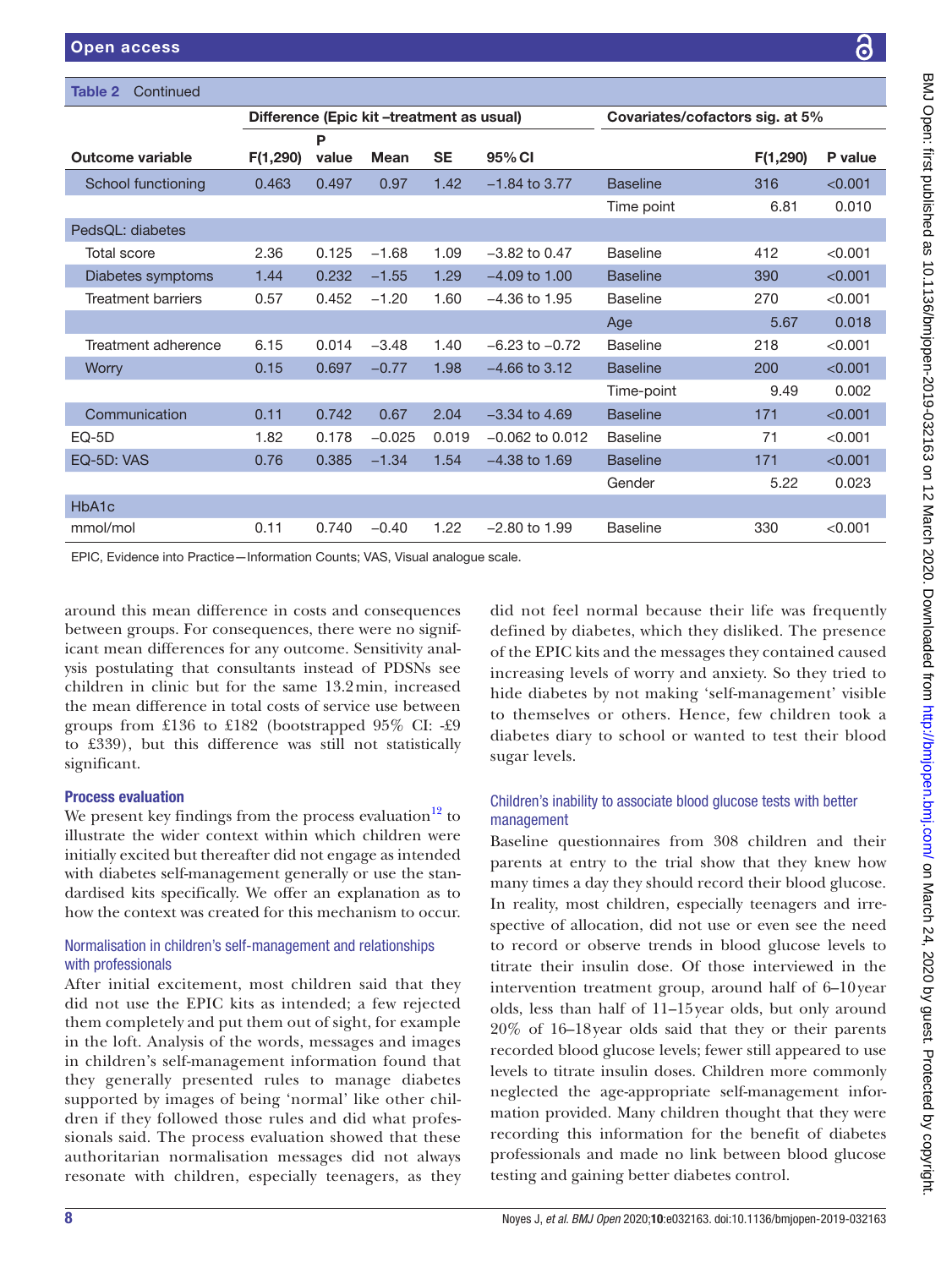| Mixed models: mean effect at 3 and 6 months estimated from main model<br>Table 3 |                        |              |              |                                                          |                |                                     |         |  |
|----------------------------------------------------------------------------------|------------------------|--------------|--------------|----------------------------------------------------------|----------------|-------------------------------------|---------|--|
| Difference (Epic kit-treatment as usual)                                         |                        |              |              |                                                          |                |                                     |         |  |
| Outcome variable                                                                 | <b>Time point Mean</b> |              | <b>SE</b>    | 95% CI                                                   | P value        | Change (6<br>months to 3<br>months) | P value |  |
| Child self-report                                                                |                        |              |              |                                                          |                |                                     |         |  |
| PedsQL: general                                                                  |                        |              |              |                                                          |                |                                     |         |  |
| <b>Total score</b>                                                               | 3 months               | 0.52         | 1.26         | $(-1.96 \text{ to } 2.99)$                               | 0.682          | $-2.96$                             | 0.024   |  |
|                                                                                  | 6 months               | $-2.44$      | 1.30         | $(-5.01 \text{ to } 0.13)$                               | 0.063          |                                     |         |  |
| Physical functioning                                                             | 3 months               | 2.16         | 1.59         | $(-0.96 \text{ to } 5.29)$                               | 0.174          | $-4.24$                             | 0.005   |  |
|                                                                                  | 6 months               | $-2.08$      | 1.44         | $(-4.92 \text{ to } 0.76)$                               | 0.151          |                                     |         |  |
| <b>Emotional functioning</b>                                                     | 3 months               | $-0.60$      | 2.06         | $(-4.65 \text{ to } 3.45)$                               | 0.769          | 0.18                                | 0.932   |  |
|                                                                                  | 6 months               | $-0.42$      | 2.19         | $(-4.73 \text{ to } 3.89)$                               | 0.848          |                                     |         |  |
| Social functioning                                                               | 3 months               | 0.55         | 1.62         | $(-2.64 \text{ to } 3.75)$                               | 0.734          | $-1.21$                             | 0.455   |  |
|                                                                                  | 6 months               | $-0.66$      | 1.72         | $(-4.03 \text{ to } 2.72)$                               | 0.701          |                                     |         |  |
| School functioning                                                               | 3 months               | $-0.01$      | 1.63         | $(-3.21$ to $3.20)$                                      | 0.997          | $-5.78$                             | 0.002   |  |
|                                                                                  | 6 months               | $-5.79$      | 1.74         | $(-9.21$ to $-2.36)$                                     | 0.001          |                                     |         |  |
| PedsQL: diabetes                                                                 |                        |              |              |                                                          |                |                                     |         |  |
| <b>Total score</b>                                                               | 3 months               | 1.23         | 1.39         | $(-1.50 \text{ to } 3.96)$                               | 0.375          | $-3.11$                             | 0.020   |  |
|                                                                                  | 6 months               | $-1.88$      | 1.46         | $(-4.76 \text{ to } 1.00)$                               | 0.200          |                                     |         |  |
| Diabetes symptoms                                                                | 3 months               | 0.14         | 1.72         | $(-3.26 \text{ to } 3.53)$                               | 0.938          | $-0.45$                             | 0.803   |  |
|                                                                                  | 6 months               | $-0.31$      | 1.81         | $(-3.88 \text{ to } 3.26)$                               | 0.865          |                                     |         |  |
| <b>Treatment barriers</b>                                                        | 3 months               | 1.77         | 1.91         | $(-1.98 \text{ to } 5.52)$                               | 0.355          | $-4.07$                             | 0.042   |  |
|                                                                                  | 6 months               | $-2.30$      | 2.05         | $(-6.34 \text{ to } 1.74)$                               | 0.263          |                                     |         |  |
| Treatment adherence                                                              | 3 months               | $-0.08$      | 1.69         | $(-3.40 \text{ to } 3.25)$                               | 0.964          | $-4.76$                             | 0.009   |  |
|                                                                                  | 6 months               | $-4.68$      | 1.74         | $(-8.10 \text{ to } -1.25)$                              | 0.008          |                                     |         |  |
| Worry                                                                            | 3 months               | 5.87         | 2.19         | $(1.57 \text{ to } 10.18)$                               | 0.008          | $-5.29$                             | 0.028   |  |
|                                                                                  | 6 months               | 0.58         | 2.37         | $(-4.09 \text{ to } 5.25)$                               | 0.808          |                                     |         |  |
| Communication                                                                    | 3 months               | 3.66         | 2.10         | $(-0.47 \text{ to } 7.80)$                               | 0.082          | $-5.94$                             | 0.008   |  |
|                                                                                  | 6 months               | $-2.28$      | 2.34         | $(-6.89 \text{ to } 2.32)$                               | 0.330          |                                     |         |  |
| EQ-5D                                                                            | 3 months               | 0.013        | 0.023        | $(-0.032$ to $0.059)$                                    | 0.568          | $-0.025$                            | 0.304   |  |
|                                                                                  | 6 months               | $-0.011$     | 0.019        | $(-0.050 \text{ to } 0.027)$                             | 0.555          |                                     |         |  |
|                                                                                  |                        |              |              |                                                          |                |                                     |         |  |
| EQ-5D: VAS                                                                       | 3 months               | 0.58         | 1.83         | $(-3.02 \text{ to } 4.18)$                               | 0.751          | 1.04                                | 0.569   |  |
|                                                                                  | 6 months               | 1.62         | 2.03         | $(-2.37 \text{ to } 5.60)$                               | 0.426          |                                     |         |  |
|                                                                                  |                        |              |              |                                                          |                |                                     |         |  |
| Parent proxy                                                                     |                        |              |              |                                                          |                |                                     |         |  |
| PedsQL: general                                                                  |                        |              |              |                                                          |                |                                     |         |  |
| <b>Total score</b>                                                               | 3 months               | 0.04         | 0.976        | $(-2.43 \text{ to } 2.51)$                               | 0.976          | 1.79                                | 0.114   |  |
|                                                                                  | 6 months               | 1.83         | 0.191        | $(-0.92 \text{ to } 4.58)$                               | 0.191          |                                     |         |  |
| Physical functioning                                                             | 3 months<br>6 months   | 1.53         | 1.53         | $(-1.49 \text{ to } 4.55)$                               | 0.319<br>0.081 | 1.39                                | 0.399   |  |
| <b>Emotional functioning</b>                                                     |                        | 2.92         | 1.66         | $(-0.36 \text{ to } 6.19)$                               | 0.248          | 3.93                                | 0.068   |  |
|                                                                                  | 3 months               | $-2.44$      | 2.10         | $(-6.58 \text{ to } 1.71)$                               | 0.499          |                                     |         |  |
| Social functioning                                                               | 6 months<br>3 months   | 1.49<br>1.16 | 2.20<br>1.60 | $(-2.84 \text{ to } 5.81)$<br>$(-1.99 \text{ to } 4.30)$ | 0.470          | $-0.88$                             | 0.586   |  |
|                                                                                  | 6 months               | 0.28         | 1.71         | $(-3.09 \text{ to } 3.65)$                               | 0.870          |                                     |         |  |
| School functioning                                                               | 3 months               | $-0.53$      | 1.72         | $(-3.91$ to 2.85)                                        | 0.757          | 3.00                                | 0.114   |  |
|                                                                                  | 6 months               | 2.47         | 1.70         | $(-0.88 \text{ to } 5.82)$                               | 0.148          |                                     |         |  |
| PedsQL: diabetes                                                                 |                        |              |              |                                                          |                |                                     |         |  |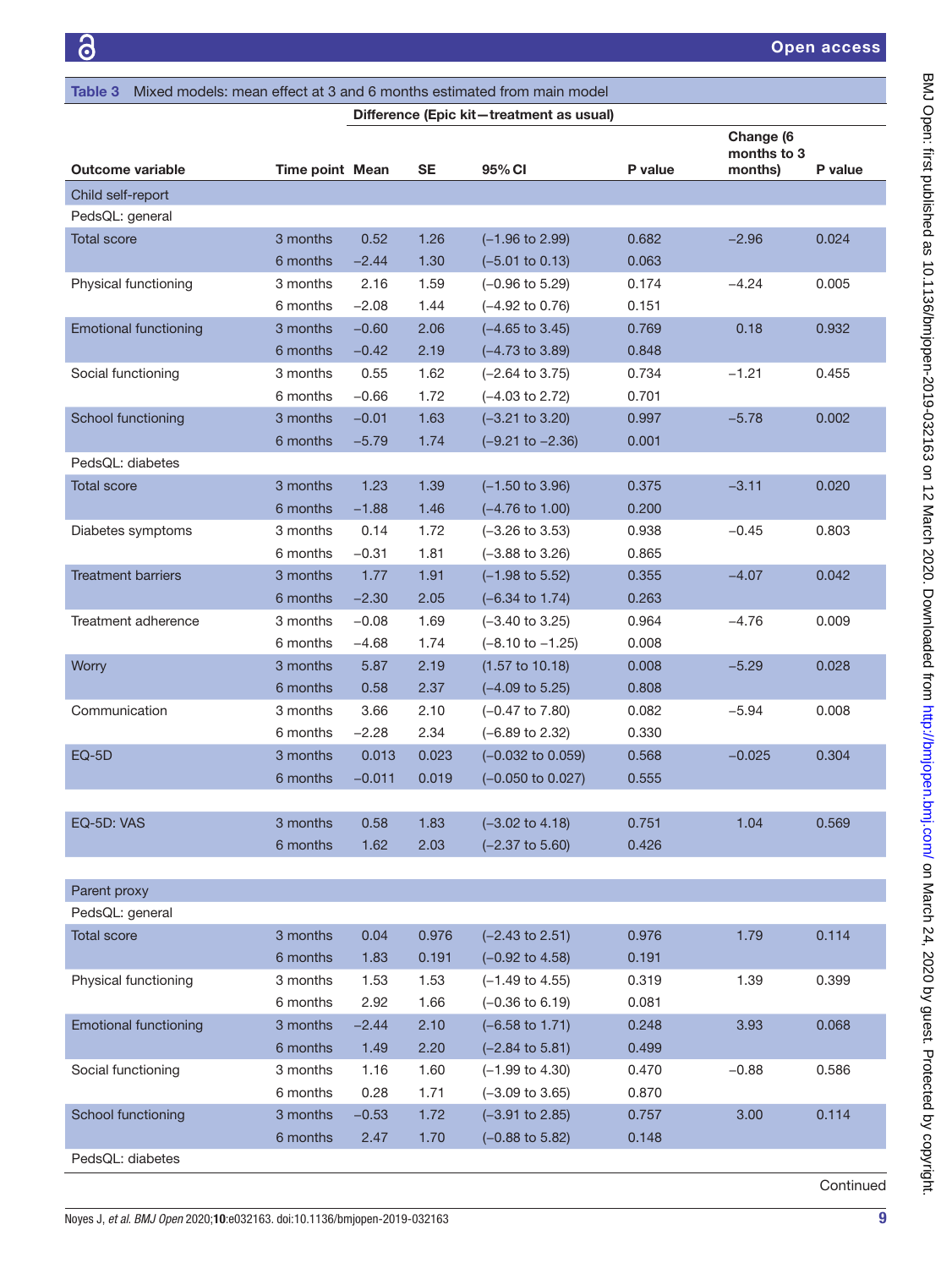## Table 3

HbA1c

| <b>Open access</b>        |                        |                      |                |                                                              |                |                                     | <u>ය</u> |
|---------------------------|------------------------|----------------------|----------------|--------------------------------------------------------------|----------------|-------------------------------------|----------|
| Table 3<br>Continued      |                        |                      |                |                                                              |                |                                     |          |
|                           |                        |                      |                | Difference (Epic kit-treatment as usual)                     |                |                                     |          |
| Outcome variable          | <b>Time point Mean</b> |                      | <b>SE</b>      | 95% CI                                                       | P value        | Change (6<br>months to 3<br>months) | P value  |
| <b>Total score</b>        | 3 months<br>6 months   | $-2.29$<br>1.20      | 1.20<br>1.38   | $(-4.64 \text{ to } 0.07)$<br>$(-3.78 \text{ to } 1.65)$     | 0.057<br>0.440 | 3.49                                | 0.781    |
| Diabetes symptoms         | 3 months<br>6 months   | $-2.93$<br>$-0.16$   | 1.40<br>1.61   | $(-5.68 \text{ to } -0.19)$<br>$(-3.33 \text{ to } 3.01)$    | 0.036<br>0.920 | 2.77                                | 0.074    |
| <b>Treatment barriers</b> | 3 months<br>6 months   | $-2.71$<br>0.30      | 1.85<br>1.98   | $(-6.36 \text{ to } 0.94)$<br>$(-3.59 \text{ to } 4.19)$     | 0.145<br>0.880 | 3.01                                | 0.145    |
| Treatment adherence       | 3 months<br>6 months   | $-3.86$<br>$-3.09$   | 1.72<br>1.73   | $(-7.25 \text{ to } -0.47)$<br>$(-6.50 \text{ to } 0.32)$    | 0.026<br>0.076 | 0.77                                | 0.702    |
| Worry                     | 3 months<br>6 months   | 1.15<br>$-2.69$      | 2.44<br>2.38   | $(-3.64 \text{ to } 5.94)$<br>$(-7.37 \text{ to } 1.98)$     | 0.637<br>0.258 | 3.84                                | 0.161    |
| Communication             | 3 months<br>6 months   | 1.04<br>3.02         | 2.43<br>2.36   | $(-3.74 \text{ to } 5.83)$<br>$(-4.34 \text{ to } 4.94)$     | 0.668<br>0.898 | 1.98                                | 0.768    |
| EQ-5D                     | 3 months<br>6 months   | $-0.024$<br>$-0.026$ | 0.023<br>0.022 | $(-0.069 \text{ to } 0.020)$<br>$(-0.070 \text{ to } 0.019)$ | 0.280<br>0.254 | $-0.001$                            | 0.963    |

EQ-5D: VAS 3 months −2.00 1.78 (−5.50 to 1.51) 0.263 1.31 0.484 6 months −0.69 1.82 (−4.28 to 2.90) 0.706

mmol/mol 3 months −0.63 1.36 (−3.31 to 2.04) 0.641 0.45 0.765 6 months −0.19 1.46 (−3.07 to 2.70) 0.899

EPIC, Evidence into Practice—Information Counts; VAS, Visual analogue scale.

## Children's ignorance of risky behaviour and long-term complications of diabetes

By not titrating insulin doses to blood glucose levels, many children took risks with their diabetes-related health; many teenagers appeared unconcerned about the potential consequences. Some parents said they wanted to protect their children from receiving information on risks and complications, whereas others wanted to expose their children to the reality of life threatening complications like

renal failure. Discourse analysis showed that children's diabetes information resources for ages 6–10 years rarely mentioned risks or complications of poorly controlled diabetes; while those for ages 11–15 years were usually vague about serious risks and long-term complications of poorly controlled diabetes. In contrast, information distributed on entry to adult diabetes services was explicit about risks of long-term complications and the resulting need for self-management to minimise these.

<span id="page-9-0"></span>Table 4A Costs of producing and distributing EPIC self-management intervention kits and distributing them to participants by PDSNs in clinics in 2011 UK pounds (£)

| Age group                                      | 6-10 years       |             | $11 - 15$ years  |             | $16 - 18$ years  |             |                 |
|------------------------------------------------|------------------|-------------|------------------|-------------|------------------|-------------|-----------------|
| <b>Administration route</b>                    | <b>Injection</b> | <b>Pump</b> | <b>Injection</b> | <b>Pump</b> | <b>Injection</b> | <b>Pump</b> | Across all ages |
| Cost of self-management kit <sup>*</sup> $(E)$ | 11.57            | 16.67       | 12.09            | 17.19       | 22.07            | 28.29       |                 |
| Cost of extra PDSN appointments $f(E)$         | 166.66           | 166.66      | 166.66           | 166.66      | 166.66           | 166.66      |                 |
| Total cost per participant (£)                 | 178.23           | 183.33      | 178.75           | 183.85      | 188.73           | 194.95      | 184.64          |
| Number in intervention group                   | 49               | 9           | 66               | 8           | 21               | 5           | 158             |
| Total cost of intervention (£)                 | 8733             | 1650        | 11798            | 1471        | 3963             | 975         | 28590           |
| Average cost per participant $(E)$             |                  |             |                  |             |                  |             | 180.95          |

Bold figures represent total costs.

\*Including 'treatment cost' of producing and printing age-specific diabetes diaries, but not 'research cost' of developing these diaries. †Including 'treatment cost' of estimated time of Paediatric Diabetes Specialist Nurses (PDSNs) in teaching children about the kit, but not 'research cost' of research nurses distributing the kit.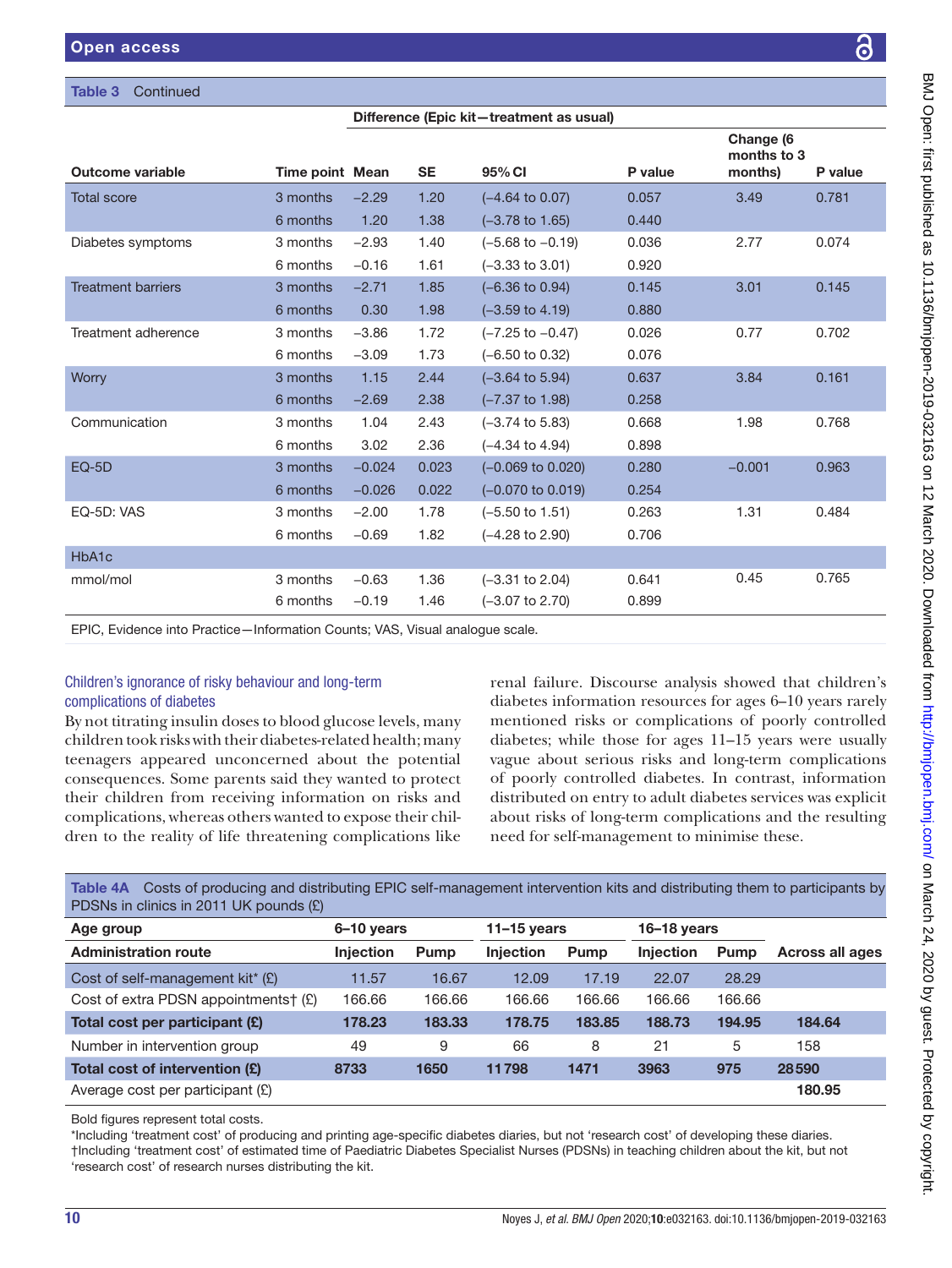<span id="page-10-0"></span>

| Health service use costs and consequences by allocated group over 6 months<br>Table 4B |                                                    |                                                    |                                                                    |  |  |  |  |  |
|----------------------------------------------------------------------------------------|----------------------------------------------------|----------------------------------------------------|--------------------------------------------------------------------|--|--|--|--|--|
|                                                                                        | <b>Intervention kits</b><br>$(n=158)$<br>Mean (SD) | <b>Treatment as usual</b><br>$(n=75)$<br>Mean (SD) | Intervention minus treatment<br>as usual<br>(bootstrapped 95% Cls) |  |  |  |  |  |
| Costs                                                                                  |                                                    |                                                    |                                                                    |  |  |  |  |  |
| Primary care $(E)^*$                                                                   | 67 (111)                                           | 61 (90)                                            | $6(-22$ to 32)                                                     |  |  |  |  |  |
| Secondary care (£)*                                                                    | 454 (524)                                          | 504 (648)                                          | $-50$ ( $-226$ to 103)                                             |  |  |  |  |  |
| EPIC intervention cost $(E)^*$ <sup>+</sup>                                            | 181(4)                                             | 0(0)                                               | 181                                                                |  |  |  |  |  |
| Total cost/participant (£)                                                             | 702 (558)                                          | 566 (664)                                          | 136 (-52 to 296)                                                   |  |  |  |  |  |
| Consequences                                                                           |                                                    |                                                    |                                                                    |  |  |  |  |  |
| Participant self-report                                                                |                                                    |                                                    |                                                                    |  |  |  |  |  |
| <b>QALYs</b>                                                                           | 0.446(0.0741)                                      | 0.447(0.0784)                                      | $-0.001$ ( $-0.0209$ to 0.0189)                                    |  |  |  |  |  |
| Parent-proxy                                                                           |                                                    |                                                    |                                                                    |  |  |  |  |  |
| <b>OALYs</b>                                                                           | 0.415(0.0785)                                      | 0.418(0.0831)                                      | $-0.003$ ( $-0.0238$ to 0.0188)                                    |  |  |  |  |  |
|                                                                                        |                                                    |                                                    |                                                                    |  |  |  |  |  |

\*Mean (SD) total cost per participant (£).

†Cost of intervention includes the 'treatment costs' of producing and distributing the kit to participants by Paediatric Diabetes Specialist Nurses in clinics; those of producing and distributing the intervention diabetes diary; but not the 'research costs' of developing kit or diary. EPIC, Evidence into Practice—Information Counts; QALYs, Quality Adjusted Life Years.

#### Promotion of intervention by diabetes professionals and parents

Most diabetes teams did not actively engage with the intervention kits or encourage their use in routine consultations. Around a third of children approached declined to participate. Often, there were modifications to intended intervention delivery; for example the research nurse, not a member of the child's diabetes team, gave the kit and diary to the child. There was little individualisation or tailoring of intervention kits. Around half the PDSNs regulated the information given to children and knowingly withheld or removed information on lifestyle issues and risks of complications before distribution to children. From the kit for ages 11–15 distributed to 103 participants, professionals reported removing several topics as inappropriate: sex and beyond (12 times), drinking alcohol (11 times), body piercing (eight times) and carbohydrate awareness (four times). After children had received the kits, many parents had removed anything they thought unsuitable, notably the 'lifestyle' resources, if not already removed by the PDSN.

# **DISCUSSION**

# Principal findings

This pragmatic trial found no evidence of benefit from ageappropriate diabetes self-management EPIC kits for children. Diabetes eduaction resources given to the Treatment as usual group varied widely and many had not recceived any for several years since diagnosis, and is described in more detail elsewhere. 12 Of the five dimensions of the Diabetes PedsQL, Worry showed adjusted scores significantly favouring self-management kits at 3months but Treatment Adherence significantly favoured controls at 6months. Furthermore, children using EPIC self-management kits reported significantly worse changes between 3 and 6months on four of the five Diabetes PedsQL dimensions

and thus on the total score. There was no evidence of change in HbA1c; only 18% of participants in each group achieved recommended levels at 6 months. This was apparently because the EPIC kits alienated children and parents, and their use of kits and recording of blood glucose was poor. Moreover, five<sup>29–33</sup> other contemporaneous UK trials of educational interventions for childhood diabetes reported no benefit and little rapport between children, their parents, clinic staff and the interventions. The other five interventions comprised structured diabetes education, family-based diabetes education and support $30-33$  and training in communication skills.<sup>[29](#page-12-22)</sup> None of these six UK trials (including EPIC) showed any difference in HbA1c between groups; or evidence of any other benefit. EPIC is the first trial to make clear a deleterious intervention effect over time. As fewer than 20% of all 2018 children across the six trials achieved glycaemic control (pre-2015 HbA1c target of  $\leq$ 58mmol/mol), this meant that over 80% of children were at risk of serious complications. All six trials reported concerns about intervention fidelity. Attendance at additional diabetes teaching sessions was highly variable, and those with the highest HbA1c were least likely to attend. A recent systematic review of 10 trials of education and psychoeducation interventions (including the five trials above but excluding EPIC as HbA1c had not been fully analysed at the time) showed a non-significant reduction in HbA1c attributable to the intervention (pooled standardized mean difference (SMD)=−0.06, 95%CI: −0.21 to  $(0.09)$ .<sup>34</sup>

Our parallel analysis of the words and images in diabetes resources provides new insights into the potential source of the surprisingly adverse effects of the kits. These stem in part from children's rejection of 'unwelcome' information which labelled them as different in having diabetes and authoritarian instructions like 'take me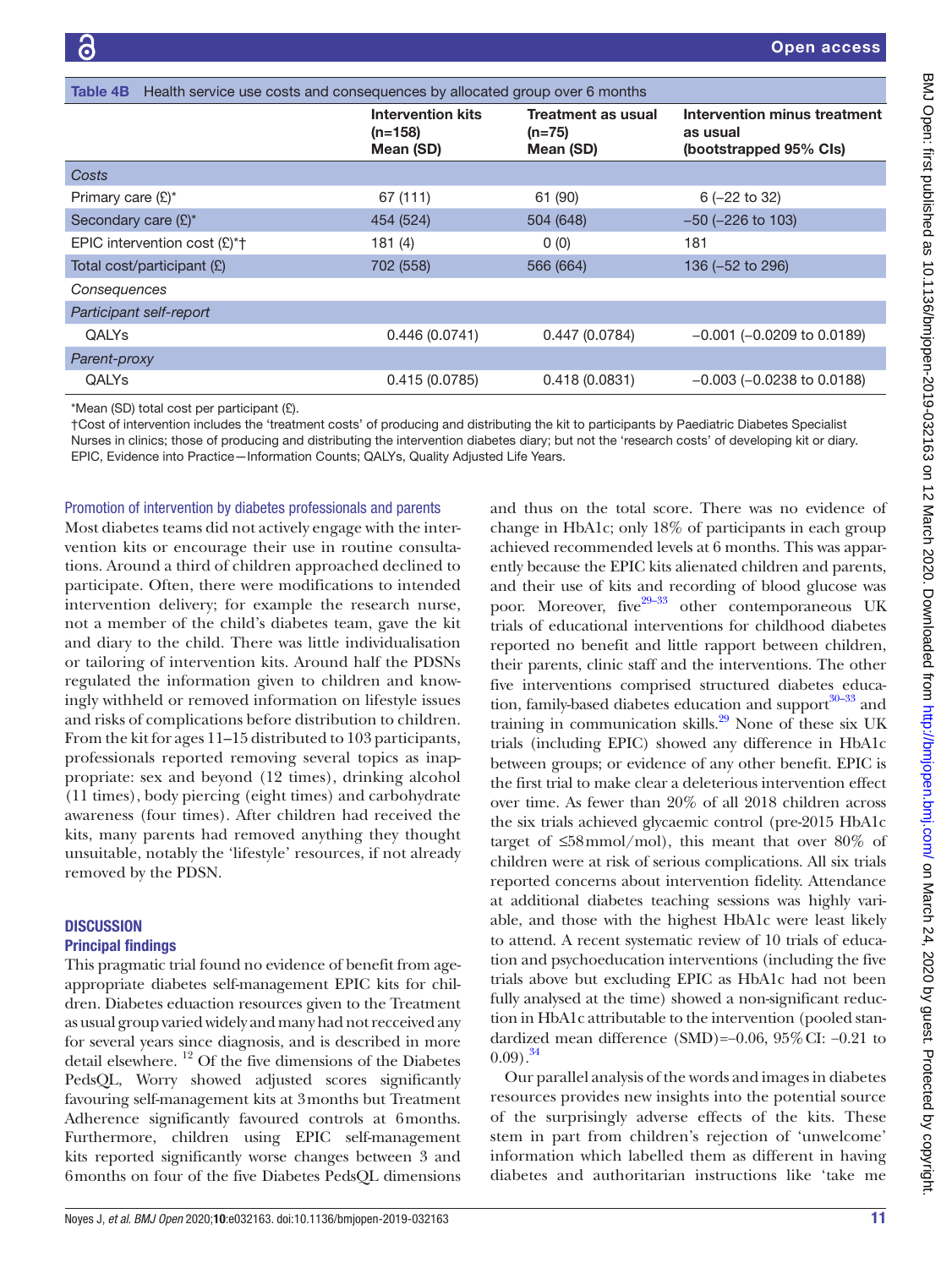with you wherever you go'. More generally, the discourse of 'normalisation' through optimal management and insulin as a social enabler appears counterproductive in promoting desired behaviour change. Poor relationships between children, parents and diabetes professionals is another reason for lack of 'compliance' with diabetes professionals' expectations. In short, diabetes communicators do not yet know how to convey effective messages to children. One trial (DEPICTED), $29$  which attempted to train healthcare professionals do this, also failed to show any benefit.

## Strengths and weaknesses of this study

We based the EPIC kit on extensive research with children, parents and professionals; and met international standards for patient information.<sup>[12 13](#page-12-7)</sup> We powered the EPIC trial to detect plausible effect sizes for the entire age-range, and surpassed recruitment targets.<sup>[20 21](#page-12-15)</sup> Particular strengths included the preparatory discourse analysis of children's diabetes self-management information and the process evaluation in which children assessed the ways in which they received key diabetes self-management information. In retrospect, the major weakness was the unpopularity of the EPIC kit.

#### Interpretation

Lack of progress in meeting the NICE target for HbA1c in children stimulated the commissioning of this and five other contemporaneous trials by UK funders to test various approaches to promote optimal self-management. Other promising developments since the delivery of this trial include electronic management systems, diabetes phone and iPad applications, and personalised webbased diabetes training programmes.  $27-30$  However, these are unlikely to benefit children if, despite receiving good information, they still do not make the link between blood glucose testing and achieving glycaemic control through insulin, diet and lifestyle management.

In contrast, international studies show that children can achieve acceptable glycaemic control through investment in structured education and patient management following diagnosis, with outcomes ranging from 29% to over 50% of children achieving an HbA1c level less than ≤58mmol/mol<sup>[35 36](#page-12-25)</sup> this is much higher than the 18% achieved by EPIC and the UK in general. The Hvidøre Study Group<sup>35</sup> identified management from the diagnosis of the disease, positive and shared attitudes within diabetes teams and greater patient empowerment as factors that enhanced glycaemic control. Though we understand these factors, we do not know why UK children cannot achieve similar standards.

## Implications for practice and research

Our process evaluation and discourse analysis identified two problems which have not yet been adequately addressed. First, we need to understand better how children respond to 'authority' in relationships with diabetes professionals. Expected regular attendance at outpatient

clinics, the normative nature of most self-management information, and the withholding of requested lifestyle information all reinforce the power imbalance. Despite the intended focus on 'normalisation', children feel different, dislike being different and tend to reject any intervention that reminds them of that difference. The second problem is that children, parents and professionals cannot reconcile clinical risk definitions and personal ones. Children assess risks differently from diabetes professionals and take rational decisions about what is acceptable for them. To overcome this, professionals may need to address risk collaboratively rather than hierarchically and this would require a complete rethink as to how diabetes services are designed and delivered. Motivational interviewing has, for example, been shown to be an effective method of facilitating behavioural changes in teenagers with type 1 diabetes with subsequent improve-ment in their glycaemic control.<sup>[37](#page-12-26)</sup>

There are also implications for trial methods and conduct. First, we need to encourage research and clinical teams to implement complex interventions like this rigorously but also flexibly. Second, as the care of children's diabetes varies widely across the UK, there is merit in engaging the diabetes teams likely to contribute to a planned trial in design and planning.

#### Author affiliations

<sup>1</sup>School of Health Sciences, Bangor University, Bangor, UK <sup>2</sup>School of Healthcare Sciences, Cardiff University, Cardiff, UK <sup>3</sup>School of Journalism, Media and Culture, Cardiff University, Cardiff, UK 4 Centre for Health Economics and Medicines Management Evaluation, School of Health Sciences, Bangor University, Bangor, UK 5 Swansea University Medical School, Swansea University, Swansea, UK <sup>6</sup>Manchester Academic Health Science (MAHSC) Clinical Trials Unit, Christie Hospital NHS Foundation Trust, Manchester, UK <sup>7</sup>Whitaker Research Limited, Rhos on Sea, North Wales, UK <sup>8</sup>Division of Population Medicine, School of Medicine, Cardiff University, Cardiff, UK

Twitter Jane Noyes [@janenoyes](https://twitter.com/janenoyes) and Llinos Haf Spencer [@micymraeg2014](https://twitter.com/micymraeg2014)

Acknowledgements Emerita Professors Anne Williams and Lesley Lowes. Jan Sharp and Professor Jo Rycroft-Malone. Professor Tim Barrett was independent Chair of the Trial Steering Group. Dr Chris Foy is independent Chair of the Data Monitoring and Ethics Committee (DMEC). Rachel Harris, diabetes nurse specialist, was independent member of DMEC. Yvonne Rees-Coleman and Nina Phillips were independent lay members of the Trial Steering Group. We thank the children, parents and staff who participated in the trial and process evaluation.

Contributors JN designed the trial and process evaluation, contributed to intervention development and provided overall study leadership, oversaw data analysis and reanalysis, drafted and critically revised the manuscript. ITR designed the trial, undertook the trial reanalysis, drafted and critically revised the manuscript. DA and JWG contributed to intervention development, trial and process evaluation design, interpretation of results and critically revised the manuscript. RW designed the statistical analysis plan, undertook the analysis and critically revised the manuscript. YS undertook the statistical analysis and critically revised the manuscript. RTE designed and conducted the health economic analysis and critically revised manuscript. STY conducted the health economic analysis and critically revised the manuscript. DE managed the study on a day to day basis, contributed to data collection and analysis and critically revised the manuscript. LHS managed the study on a day to day basis, contributed to data collection and analysis and critically revised the manuscript. CC designed and undertook the discourse analysis and critically revised the manuscript. DR undertook the trial reanalysis and critically revised the manuscript.

Funding National Institute for Health Research. National Institute for Health Research Grants: SDO/08/1718/145 and SDO/211/2007.